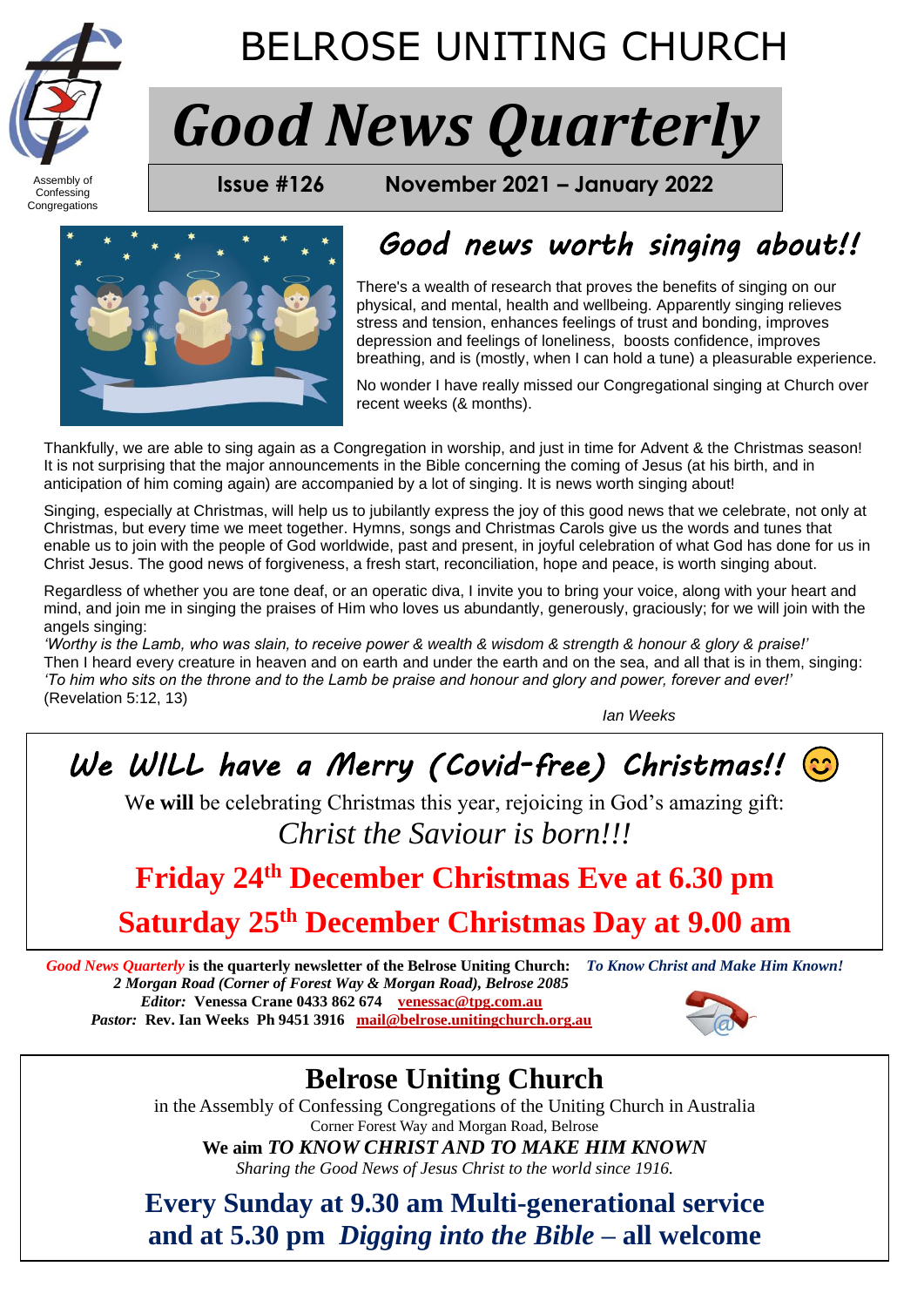

#### **A S S E M B L Y O F C O N F E S S I N G C O N G R E G A T I O N S O F T H E U N I T I N G C H U R C H I N A U S T R A L I A**

We are a movement that believes in the lordship of Jesus Christ, that loves God and people. We have a heart for prayer, authentic worship and passionate about the mission to see God's kingdom established across the earth.

#### **The ACC National Council 2021-22** *Confessing the Lord Jesus Christ*

Chair: Rev. Dr Hedley Fihaki (Queensland) *Proclaiming the Truth*<br>
Deputy Chair: Pastor Matt Kang (NSW) *Renewing the Church* Deputy Chair: Pastor Matt Kang (NSW) Secretary: Rev. Anne Hibbard (NSW)

Council Members:

Rev. Walter Abetz (Tas) Rev. John Blazé (Vic) Ms Esther Bishop (Qld) Rev. Mike Fawcett (WA) Rev. Lulu-'OHa'angana Senituli (Old) Mr Frank Reale (Vic) Mr Barry O'Ryan (Old) Rev. Ian Weeks (NSW)

#### **A Message from the Chair - Rev. Dr Hedley Fihaki**

*"Whoever watches the wind will not plant; whoever looks at the clouds will not reap."* Ecclesiastes 11:4.

In Ecclesiastes 3:2, the Preacher reminds us that there is 'A time to plant and a time to pluck what is planted' or 'uproot' (3:2). The conditions for planting and reaping, as we know, will not always be perfect or ideal. It is why the Preacher goes on to say, that simply gazing or staring at the effect of the wind and the darkness of the clouds will mean no sowing or reaping.

One commentator put it in this way, *'Lack of complete knowledge is no excuse for inactivity'* (E. Jones 1961). *'The life of joy will not come to the waverer'*. The fact is, if we wait for the ideal condition, we will rarely achieve anything worthwhile. We must, therefore, as Paul put it, make *'the most of every opportunity, because the days are evil'* (Ephesians 5:16, NIV).

This year has been a time of wrestling with God regarding the future of the ACC in its current form. Does our current vision and role as the ACC adequately address the fact that the 15th UCA's National Assembly's decision to validate same-sex marriage, maintaining two contradictory definitions of marriage (the "two integrities") has instituted a 'new gospel' into the heart of the UCA, putting it 'outside' the Christian faith? This is what apostasy means!

Sadly, many are blind to this fact. I believe we are now in the dangerous zone of 'complacency'. Living within the 'two integrities' framework is rapidly becoming 'normalized', and we will soon no longer see a problem living in a compromised and contradictory state of existence. We have some important decisions that we must make in the very near future for the sake of the 'gospel'.

Is it time to uproot and plant a new? The conditions for planting and reaping will not always be ideal. If we simply gaze at the wind and the clouds, then, we will end up not sowing or reaping at all. We must *'make the most of every opportunity because the days are evil'*. **Please help us Lord! Give us boldness and courage to do your will for your honour and glory alone. In Jesus name, Amen**

Grace and peace, Rev. Dr. Hedley Fihaki National Council Chair

#### *ACC Congregations in Australia*



You can get a full report of the 2021 ACC AGM along with videos of some session at the ACC web-site**: <https://confessingcongregations.org.au/>**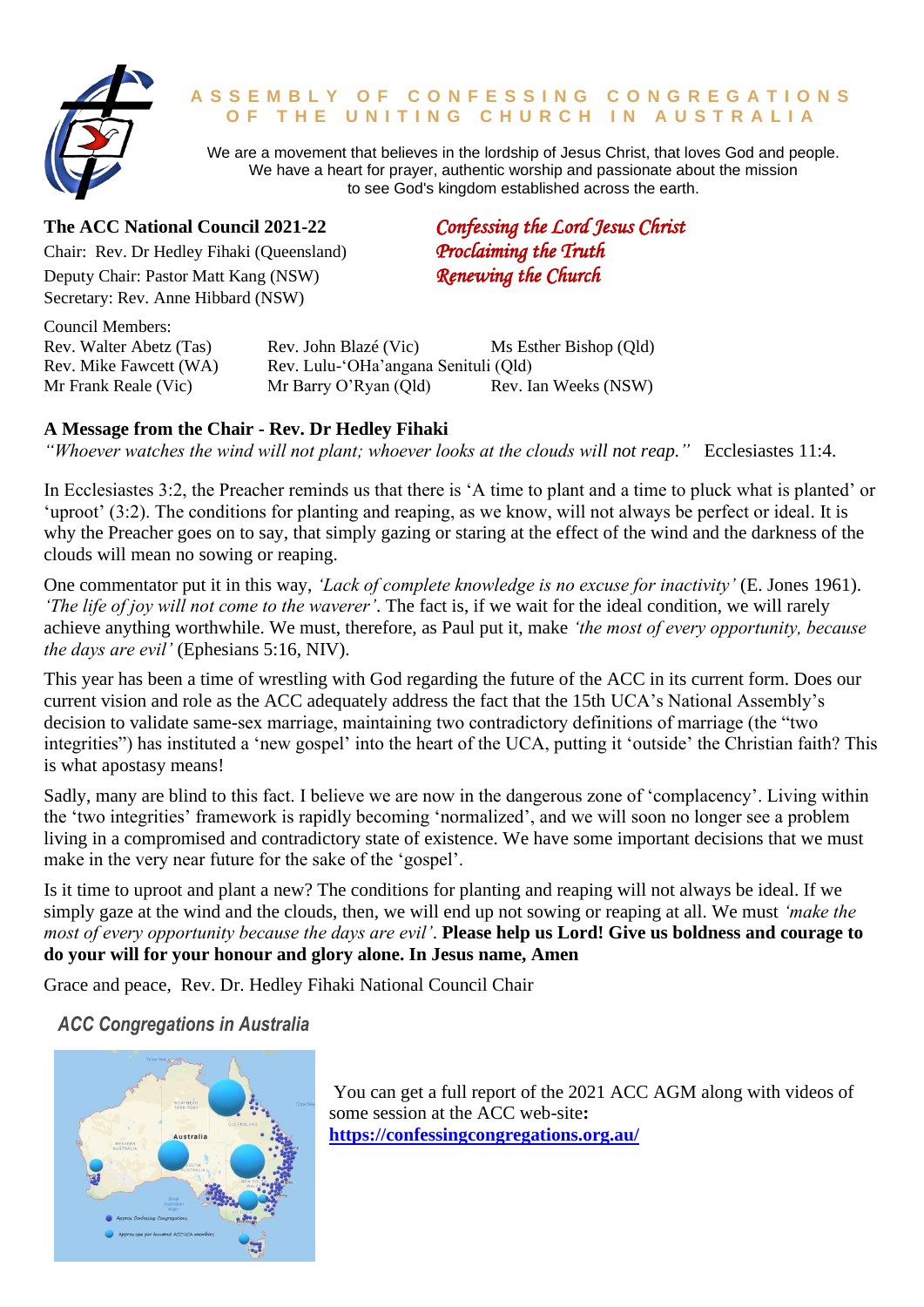#### **A good news story: Bread Australia – "***Gleanings For The Hungry!"*

BREAD AUSTRALIA, a welfare arm of Barnabas Fund Aus., launched a new project called *'Gleanings for the Hungry'.* The vision of this project is to partner with Australian farmers in collecting their surplus harvest and exporting it to foodinsecure countries.

In the Old Testament, God instructed His people not to reap to the very edges of their fields. They were to "*Leave what remains for the foreigner, the fatherless and the widow."* (Deuteronomy 24:21.) Now the Australian Christian farmers have the opportunity to help some of the most vulnerable and impoverished communities in the world. BA aims to work with Australian farming communities to bring hope and nutrition to the world's most underprivileged communities.

BREAD AUSTRALIA sees the value and effectiveness of partnering with regional communities in our humanitarian response. Jude Simion, CEO of BA writes: *"In our experience, coordinated humanitarian grain exports will help to repurpose surplus grain and manage local pricing. In addition, it will help the Australian farmers to be directly and practically involved in humanitarian interventions. The project's main objective will make use of the surplus barley, grain, and other food products, exporting them to food-insecure countries. We are very excited about what this project will hold for our suffering brothers and sisters overseas who struggle with malnutrition and combat hunger."* 

BA has been promised 100 tons of fresh Chickpeas from an Aussie farmer, and they are planning to ship five container loads of this produce through to Lebanon in Jan 2022. Similarly, many South Aussie farmers are hoping to give BA barley produce. Another large company previously gave 50,000 blankets, which were sent to the middle east. Jude Simion asks for more supportive farmers and God's protection and speedy transport. Jude is excited to hear from keen farmers who have fresh and seconds of produce to give to those in need.

BREAD AUSTRALIA is a Christian relief and development agency initiated by Barnabas Fund Australia as its Relief and Development Arm to respond to humanitarian and development needs. BA is registered as a charity with the Australian Charities and Not-for-Profits Commission, and as a Public Benevolent Institution with Deductible Gift Recipient status with the Australian Tax Office.

(Written by Assoc Ed. Doug McDonald for *New Life Aus*, 28 Oct 2021. Info [@ https://breadprojects.org/about-us/\)](https://breadprojects.org/about-us/)

**\*\*\*\*\*\*\*\*\*\*\*\*\*\*\*\*\*\*\*\*\*\*\*\*\*\*\*\*\*\*\*\*\*\*\*\*\*\*\*\*\*\*\*\*\*\*\*\*\*\*\*\*\*\*\*\*\*\*\*\*\*\*\*\*\*\*\*\*\*\*\*\*\*\*\*\*\*\*\*\*\*\*** 

#### **Malawi: More Than 37,000 People Decide To Follow Jesus At Andrew Palau Mission Outreach**

*"Love Malawi Festival proved to be yet another powerful example of God's grace and favour over Andrew and Wendy Palau's ongoing evangelistic work",* reports the Luis Palau Association. *"Uniting more than 2,250 local Churches for two weeks of evangelistic ministry, this campaign helped saturate four cities with the clear Good News and led more than 37,922 people to indicate a decision to follow Jesus Christ!"*

In total, combining all events during the two-week campaign, more than 150,000 people were reached in person with a clear gospel message. *"Many more were reached through an extensive media campaign, including national television broadcasts of Andrew's messages from the prisons as well as the final weekend's evening messages, on one of Malawi's top national television networks."*

Wendy also joined Andrew in preaching the Gospel at several of the events, including one of the prison outreaches (a first for Wendy) and at a women's dinner (with the first lady of Malawi sharing her testimony).

This recent campaign focused attention in and around the city of Blantyre and was built off the tremendous impact of Andrew and Wendy's previous campaign in Malawi in 2016. After experiencing great growth in Church unity and significant impact of the Gospel in the city of Lilongwe in 2016 – as well as exciting outreaches in the large refugee camp known as Dzaleka – it was pure joy that the national leaders, including the President of the nation, invited the team back for renewed efforts in Blantyre and the surrounding area.

The entire campaign included more than 50 outreach events and culminated in a massive three-day festival in the heart of Blantyre, complete with live music from Don Moen, Brandon Burke, and several local artists; action sports (with the partnership of *The Stunt Dudes*, and a children's area (led by local Churches). Andrew shared the Good News with the crowd each night, while more than 1,800 local believers (who were trained by the team) helped counsel and follow up each new believer at the festival. *"As is the case in all Palau campaigns, ministry partners stood with us to help saturate the city. Empowering local evangelists and believers with tools and opportunities, they helped spread the Word in prison outreaches, eye glass clinics, school assemblies, sports tournaments, visits to orphanages, and through evangelistic dinners for key groups of individuals."*

One of the local leaders had this to say about the entire campaign: *"Thank God for the Love Malawi Evangelistic Outreach; a great outreach initiative almost unparalleled in planning, ingenuity, spiritual intensity, relevance and faithfulness to the core Gospel. I have seen the hand of God at work in various spheres."*

(Written by the editor for Inspire Magazine/UK, 27 Oct, 2021 Reproduced from New Life Aus. Nov 2021)